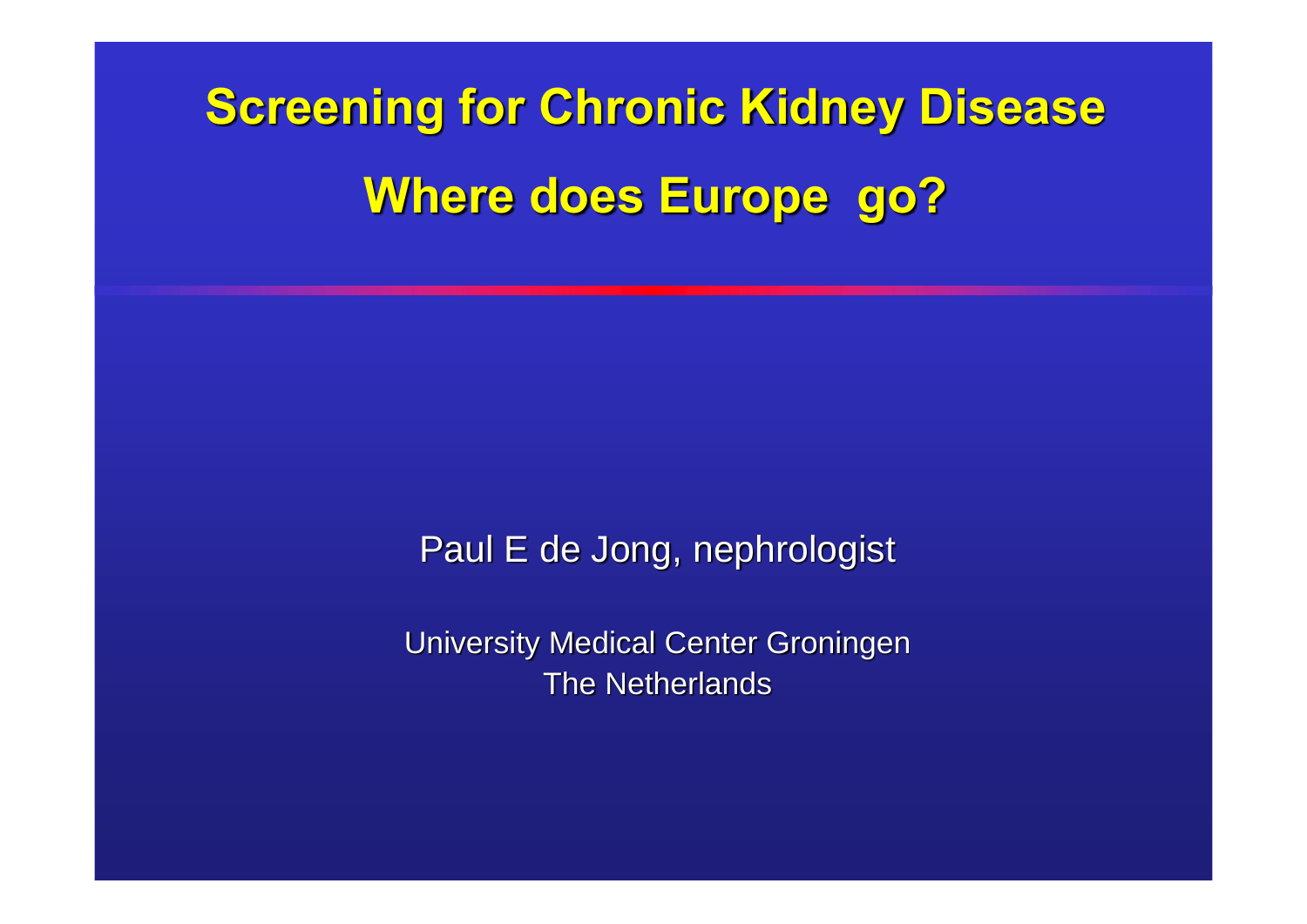# **Patients in chronic dialysis world-wide dialysis costs ~ € 50.000/year**



*Lysaght, JASN, 2002*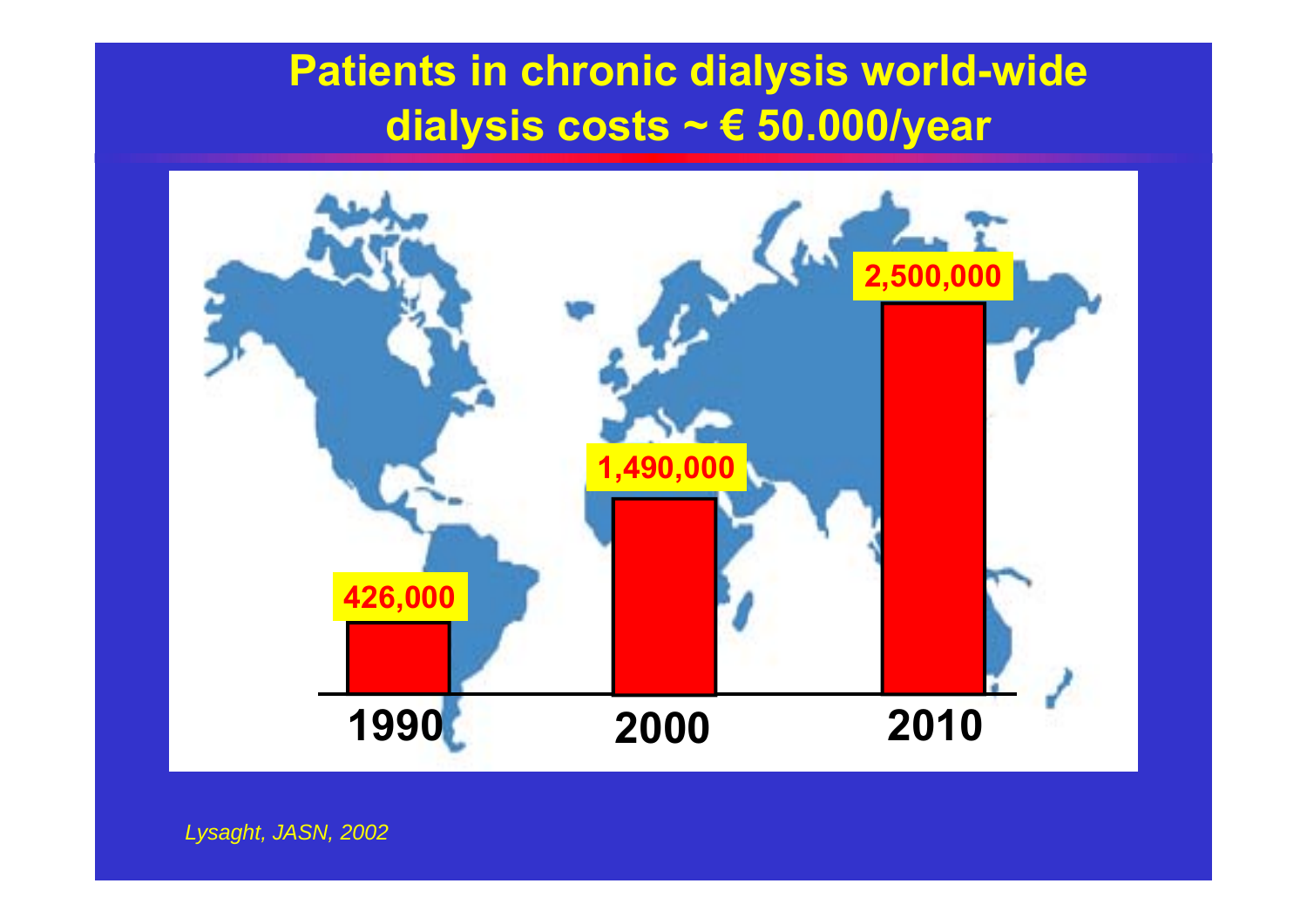

*De Zeeuw et al. Kidney Int 2005;98:S25-29*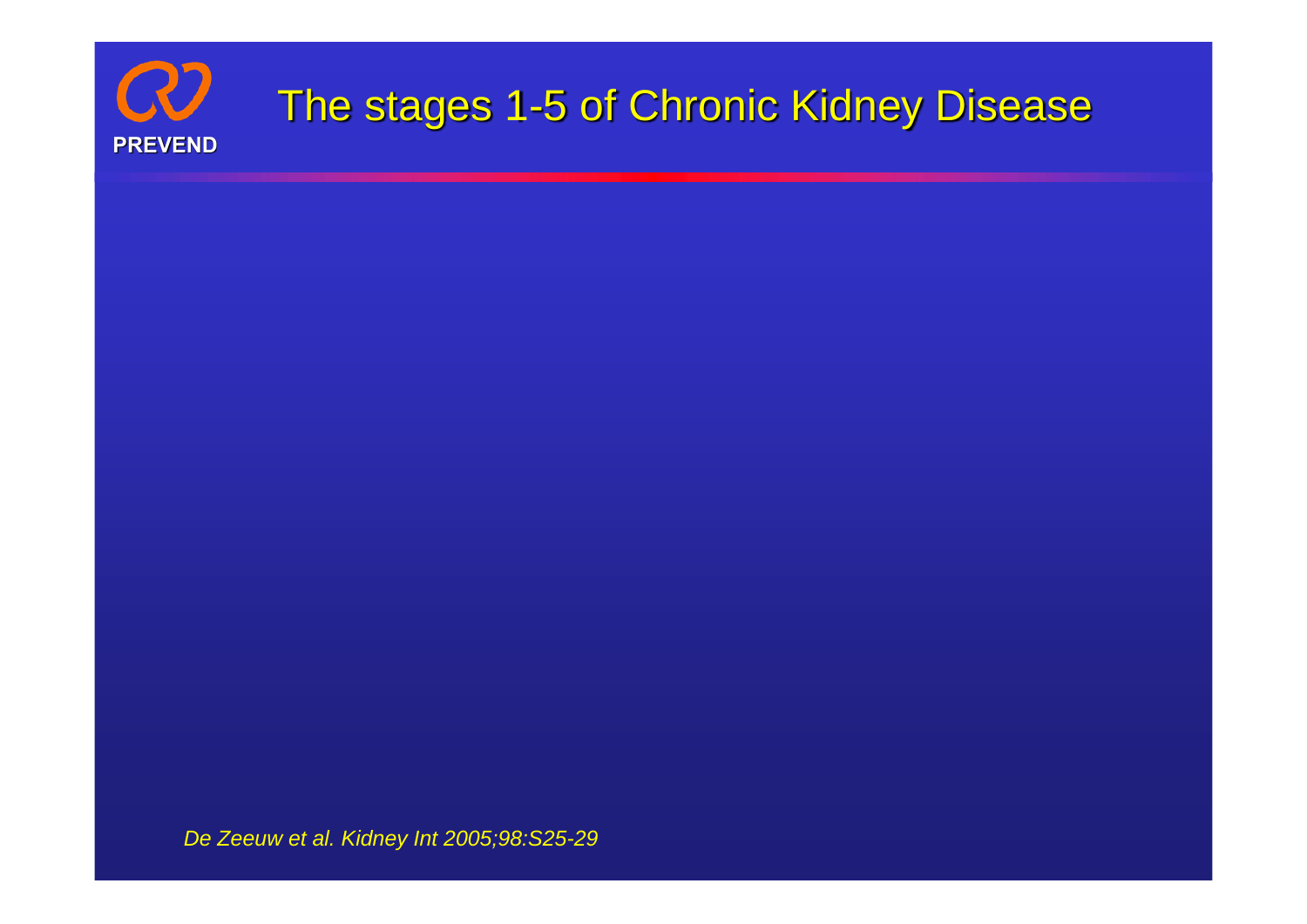

### **PREVEND: PREVEND: Prevention of revention of Renal and Vascular End stage Disease**







**n= 85421 n= 85421** 

**age 28 age 28--75 yrs 75 yrs 1997**

**n= 40856 n= 40856**

**- - morning urine sample morning urine sample - - short questionnaire short questionnaire**

**n= 8592 n= 8592**

**oversampling oversampling elevated UAE elevated UAE**

**www.prevend.org permanent follow up of this cohort**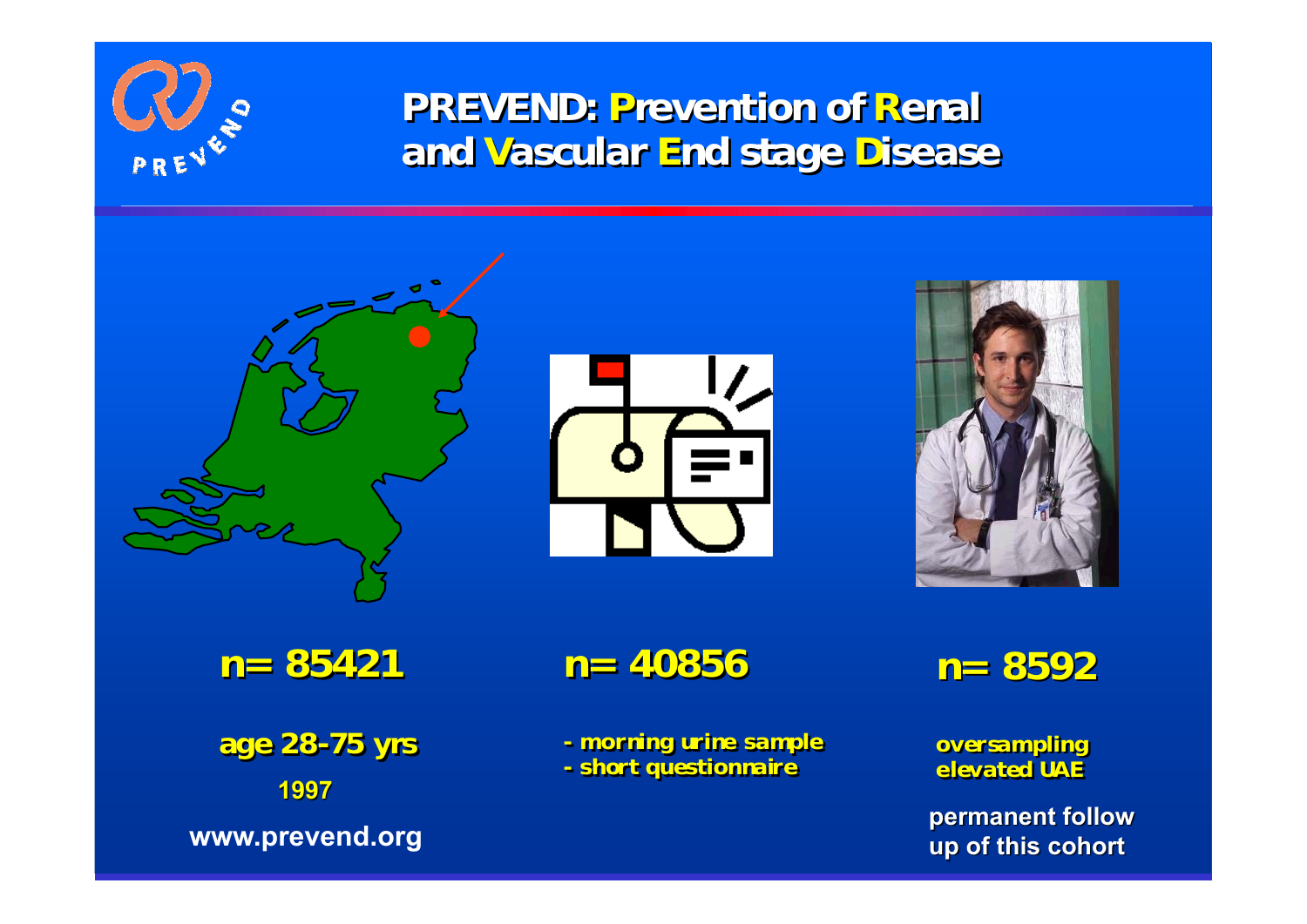

# **CKD as predictor of renal events, GFR or albuminuria?**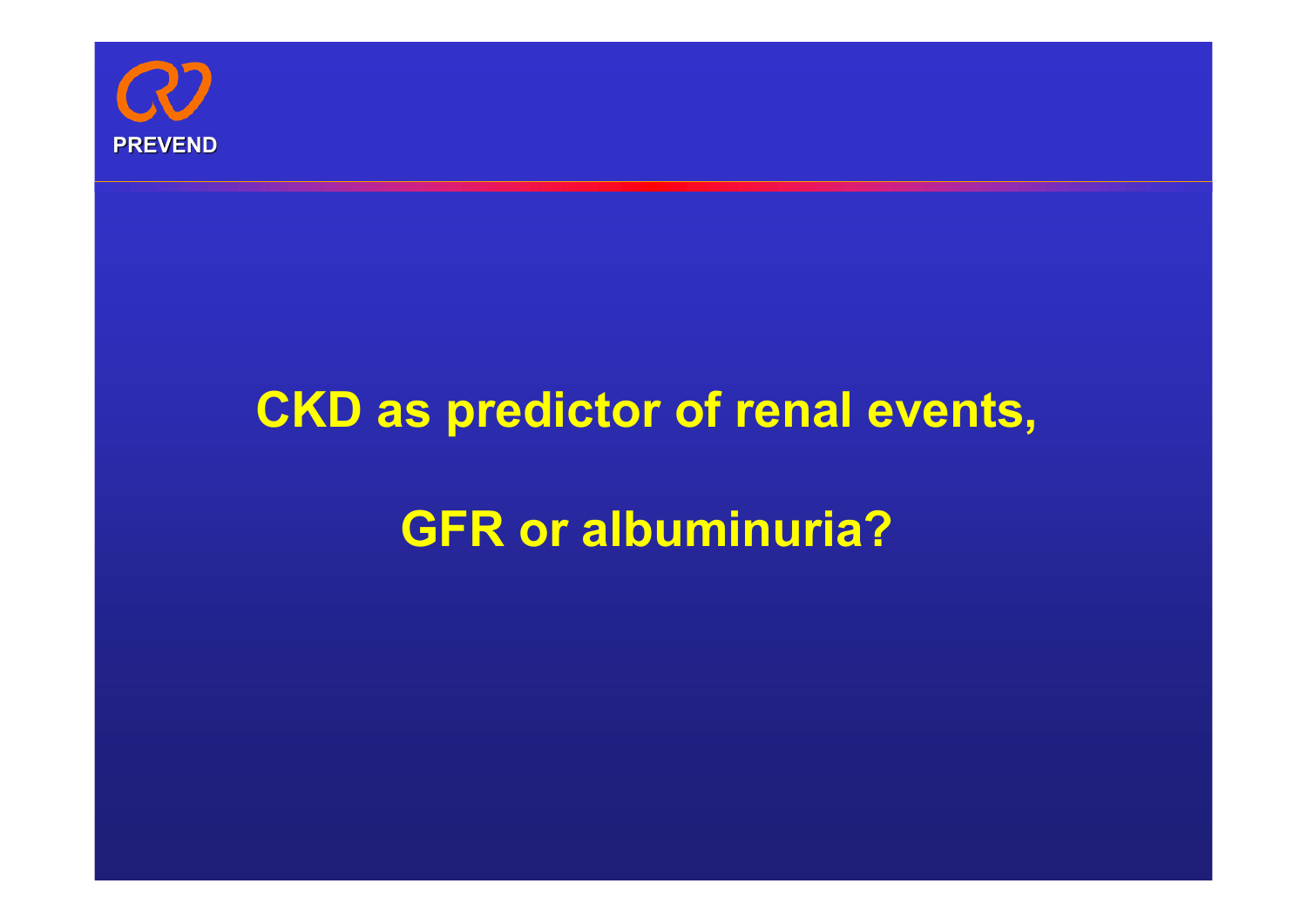### eGFR as predictor of end stage renal disease



*Iseki et al; Am J Kidney Dis 2004;44:806-14* 

*n=95.252, follow-up: 7 years*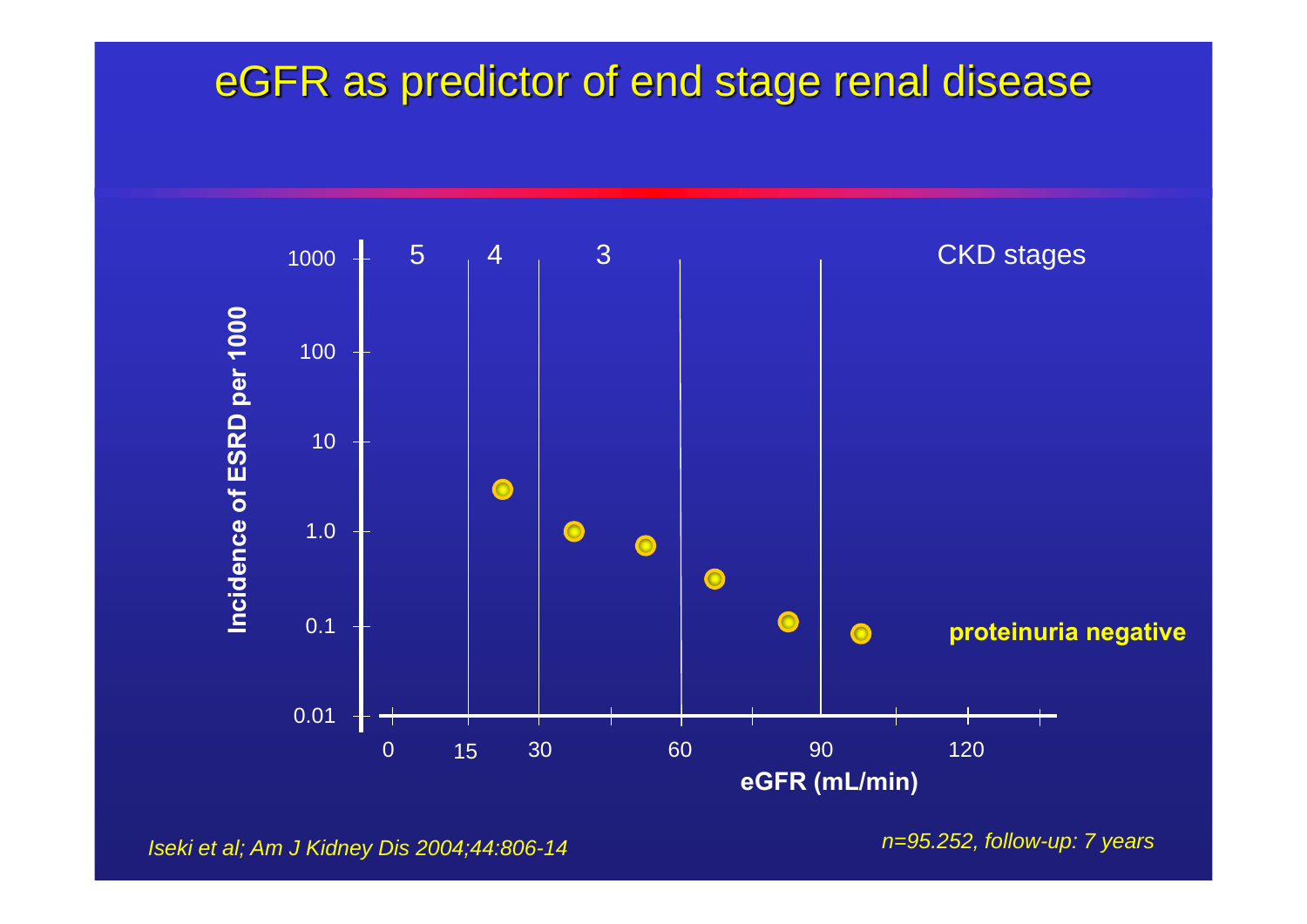## eGFR and dipstick proteinuria as predictor of end stage renal disease



*Iseki et al; Am J Kidney Dis 2004;44:806-814*

*n=95.252, follow-up: 7 years*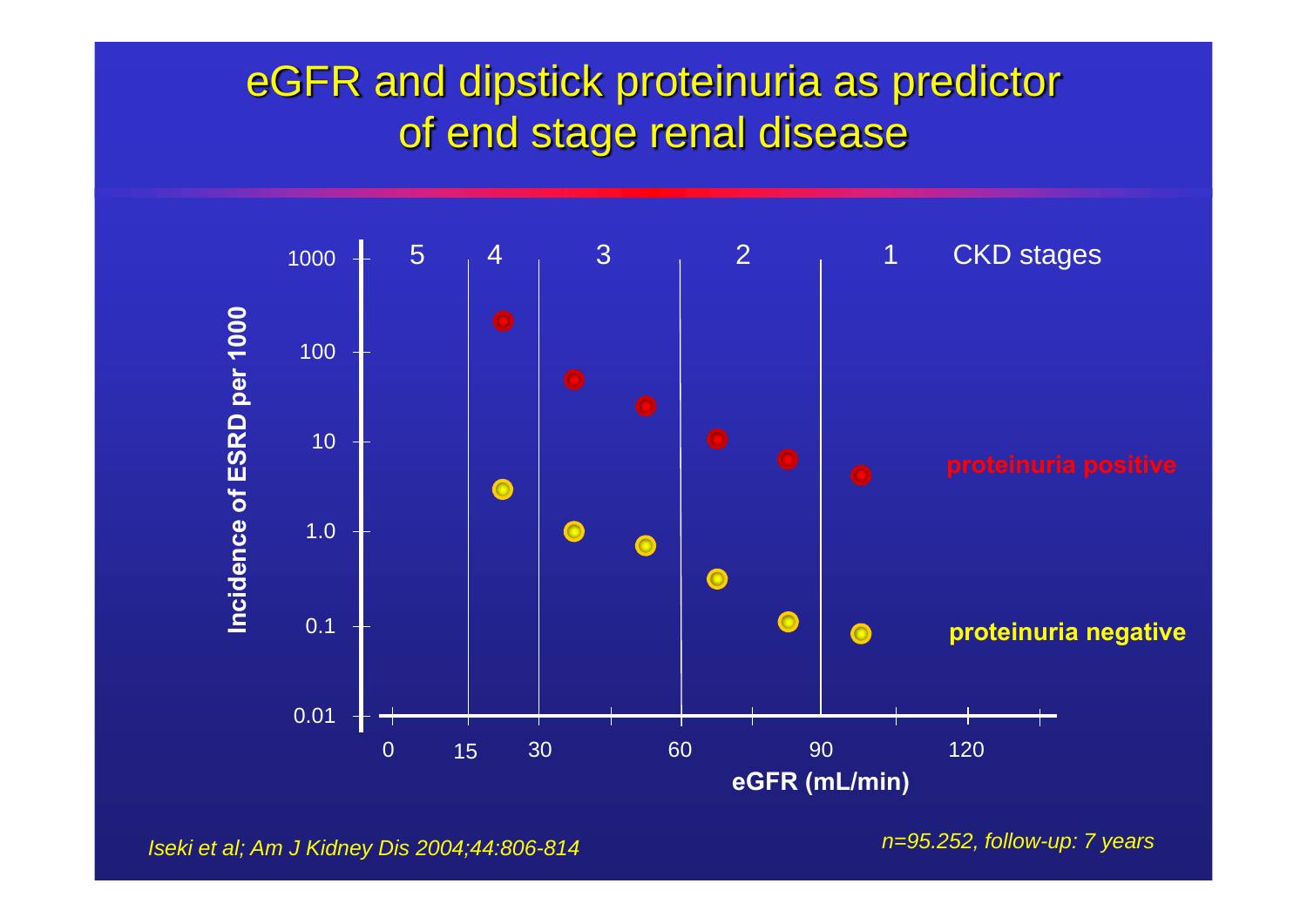#### **PREVEND**Albuminuria predicts rate of renal function decline in the general population





- 
- 
- 

*Van der Velde et al; JASN 2009; 20: 852-62 N=6.894*

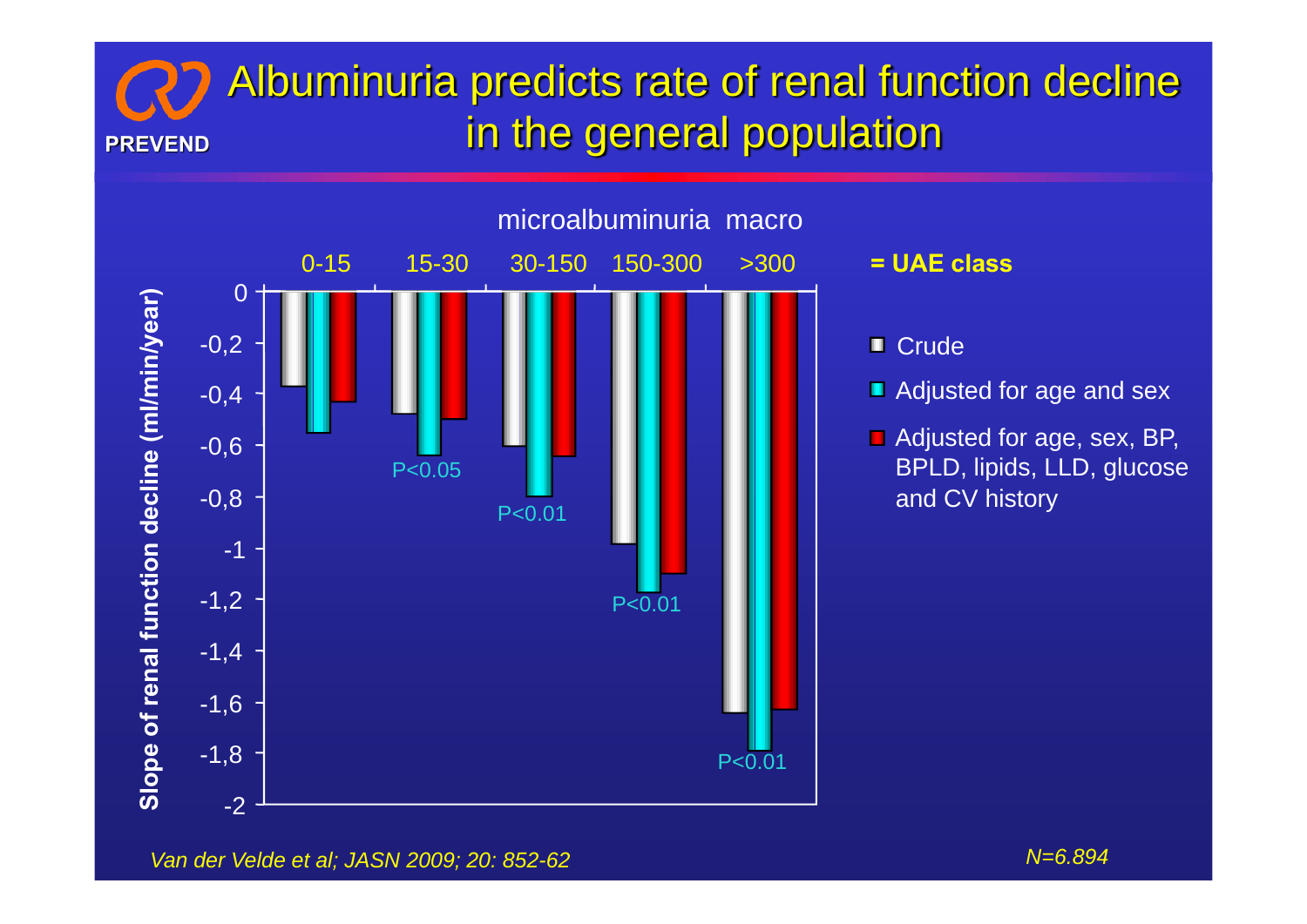Costs for kidney failure overlap with costs for diabetes and heart failure in age >60



*Alan Collins, USRDS database*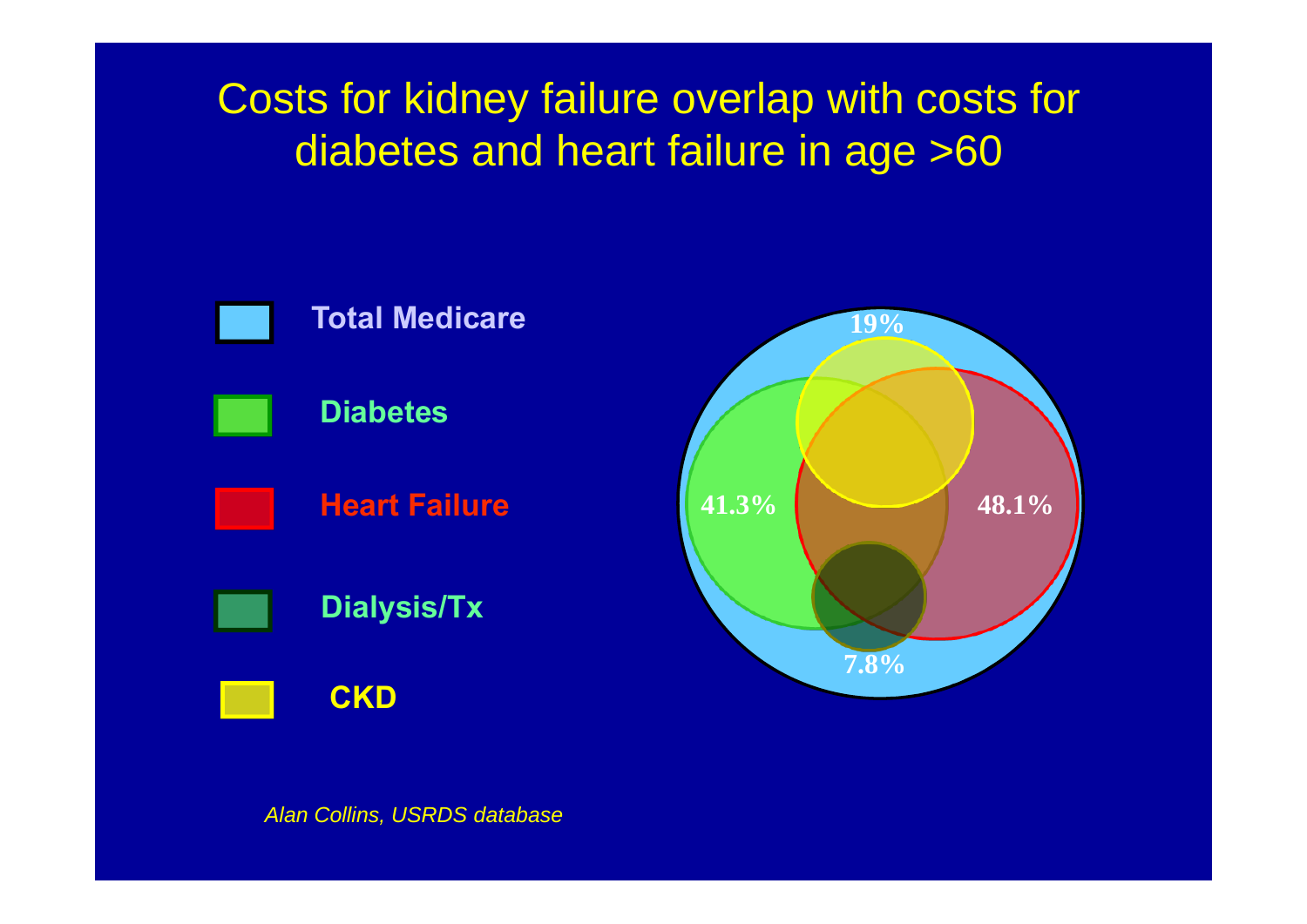

# **CKD as predictor of CV events: GFR or albuminuria?**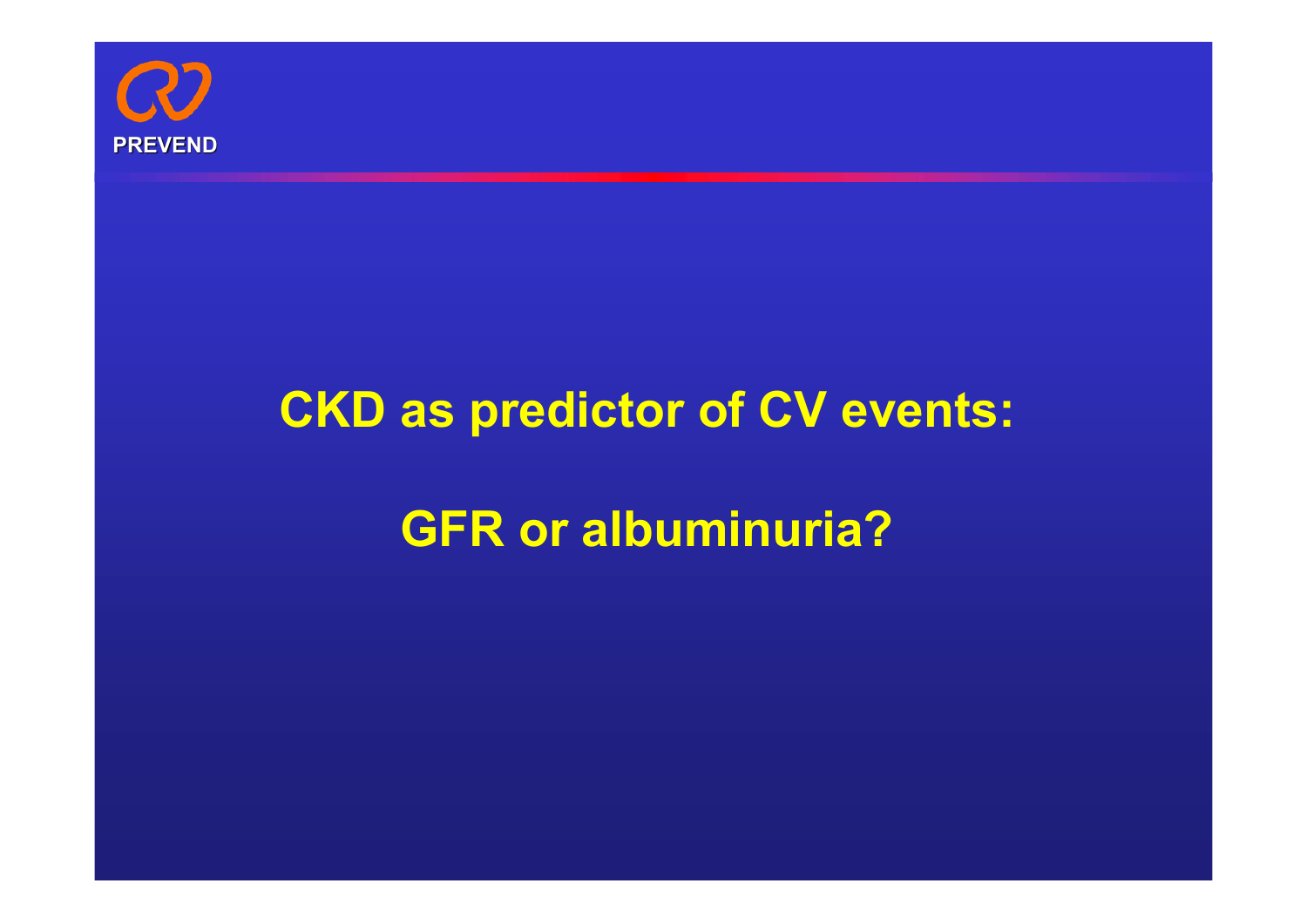## eGFR as predictor of all cause mortality and cardiovascular events



*Go et al, New Eng J Med 2004;351:1296-1305 Kayser-Permanente Study; n=1.120.295*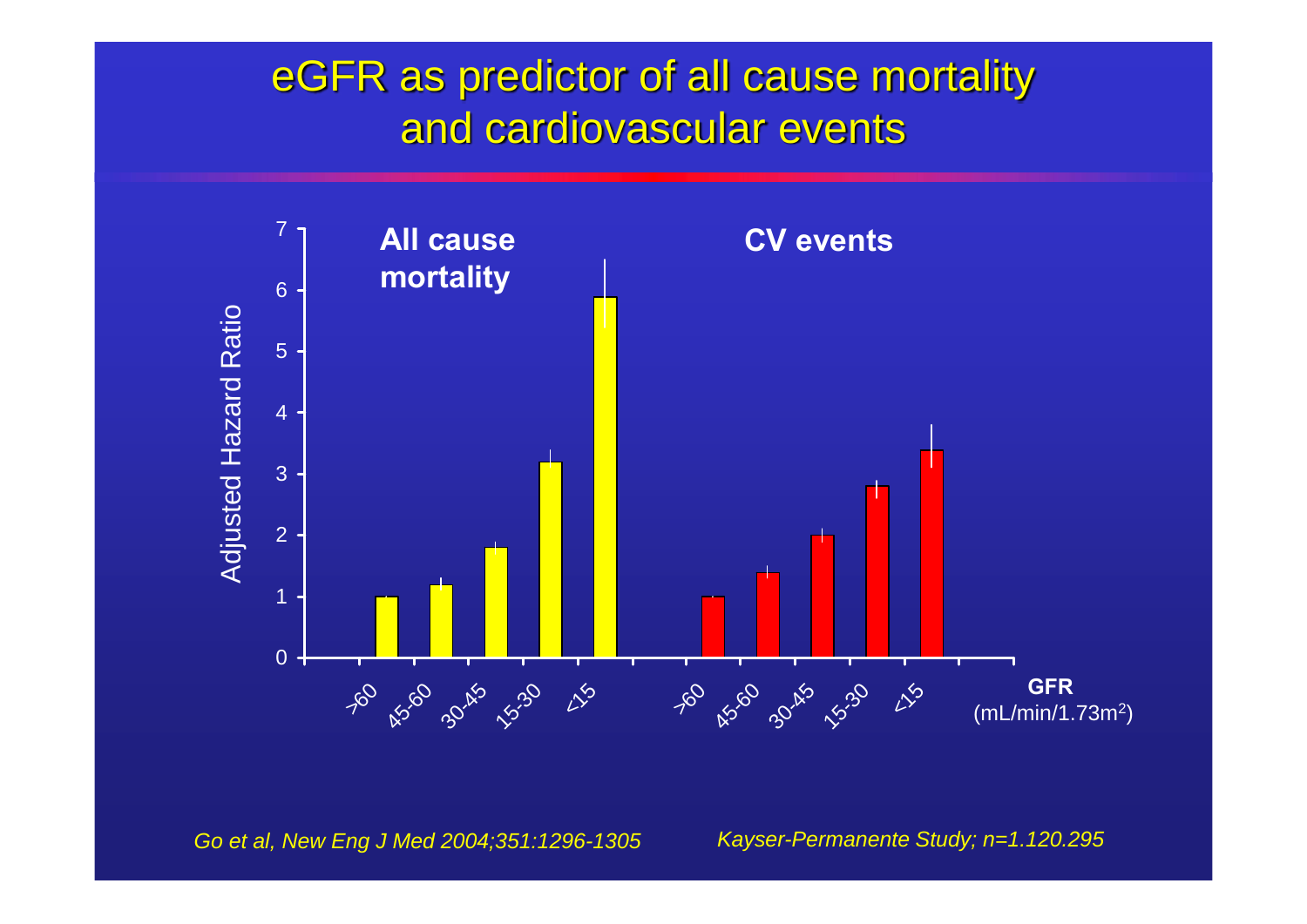

# Albuminuria as predictor of cardiovascular mortality



*Hillege et al; Circulation 2002;106:1777-82 N = 40.856*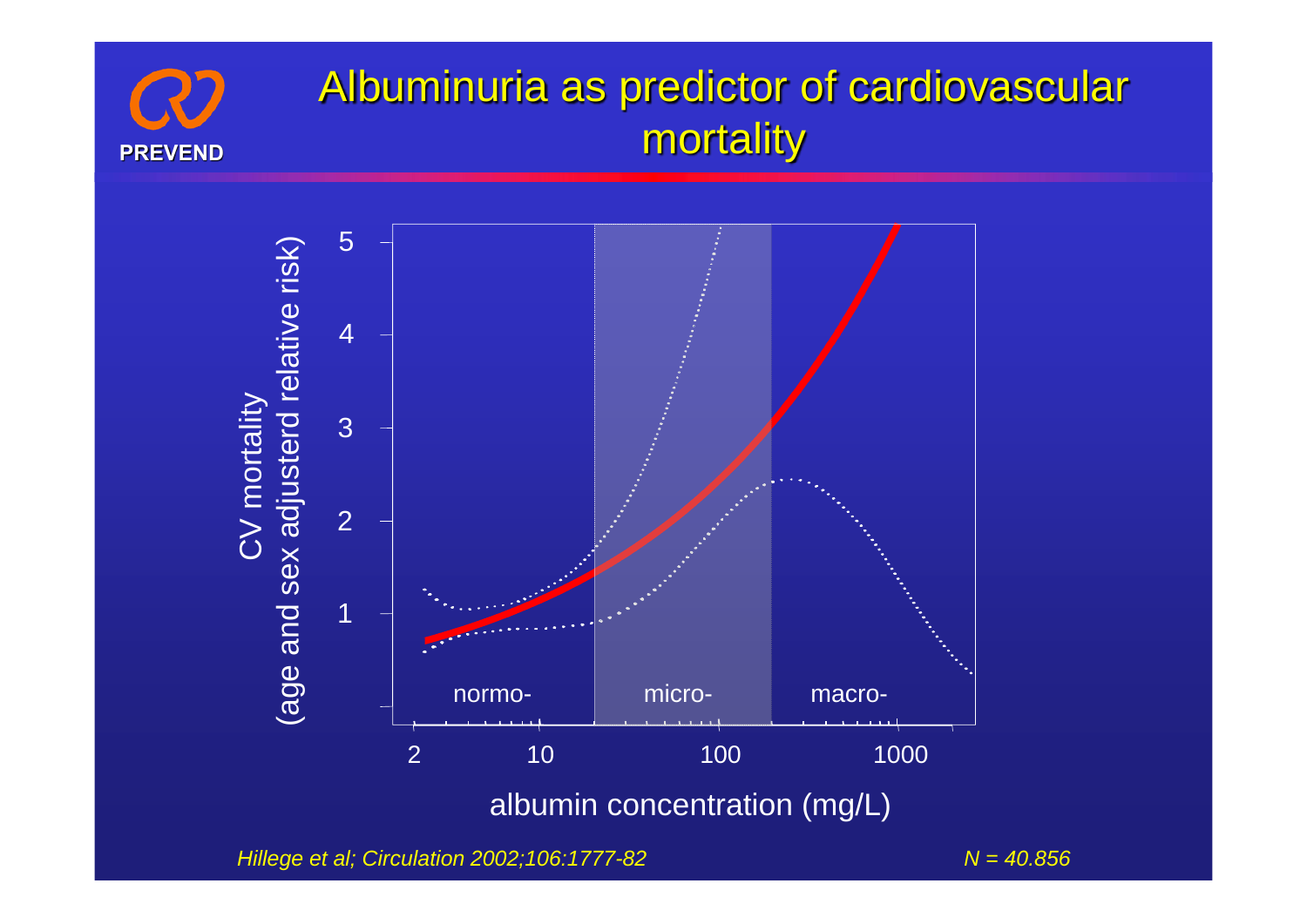

#### CV outcome according to CKD class  $\mathcal{L}_{\mathcal{A}}$ age and sex adjusted -



*\*p <0.001 vs no CKD*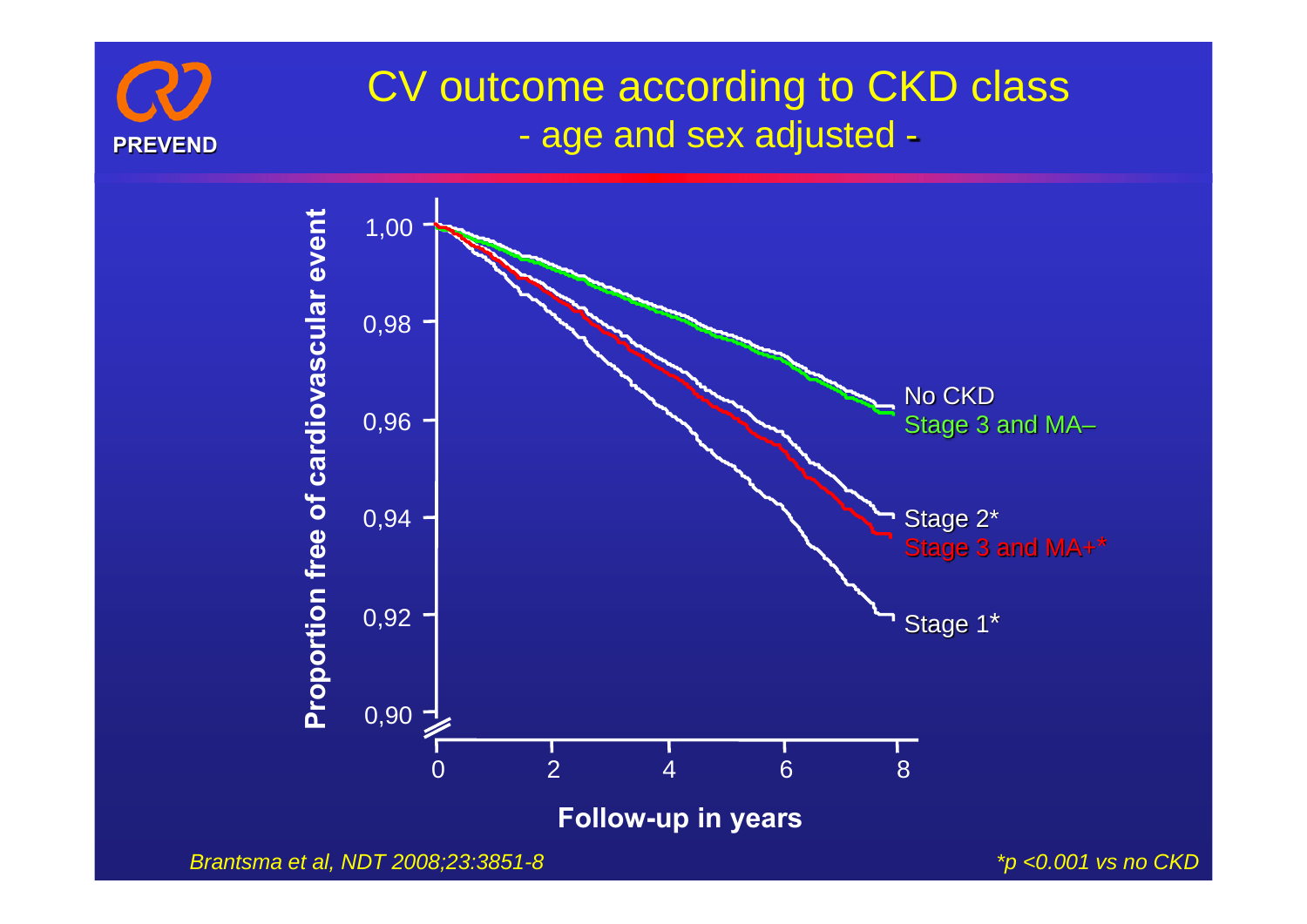

# **Is it just identification of a subject with increased risk**

### **or, ...**

# **can we offer him a treatment?**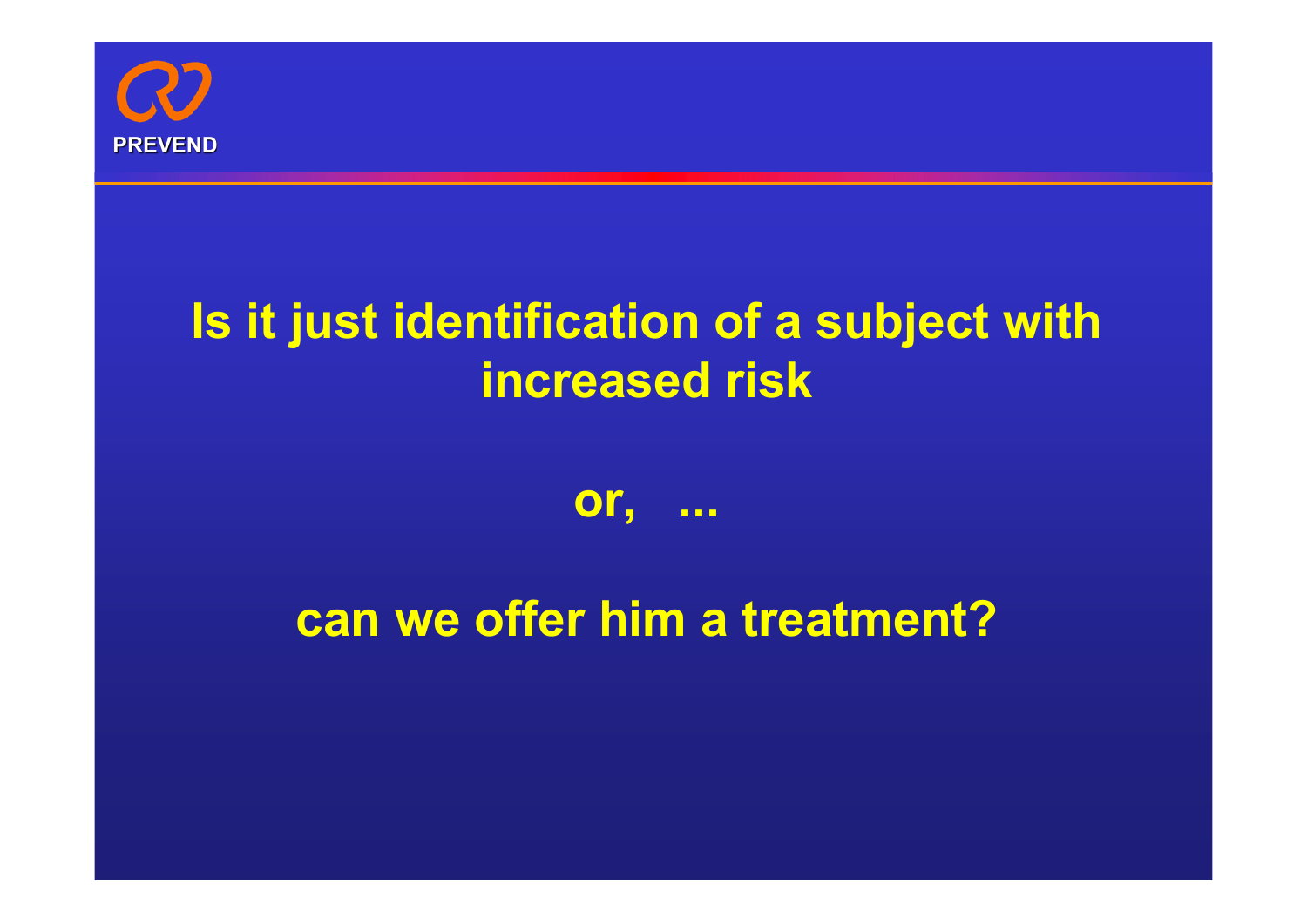

Lowering albuminuria reduces CV events in "healthy" microalbuminurics (n=864)



*Asselbergs et al; Circulation 2004;110:2809-16*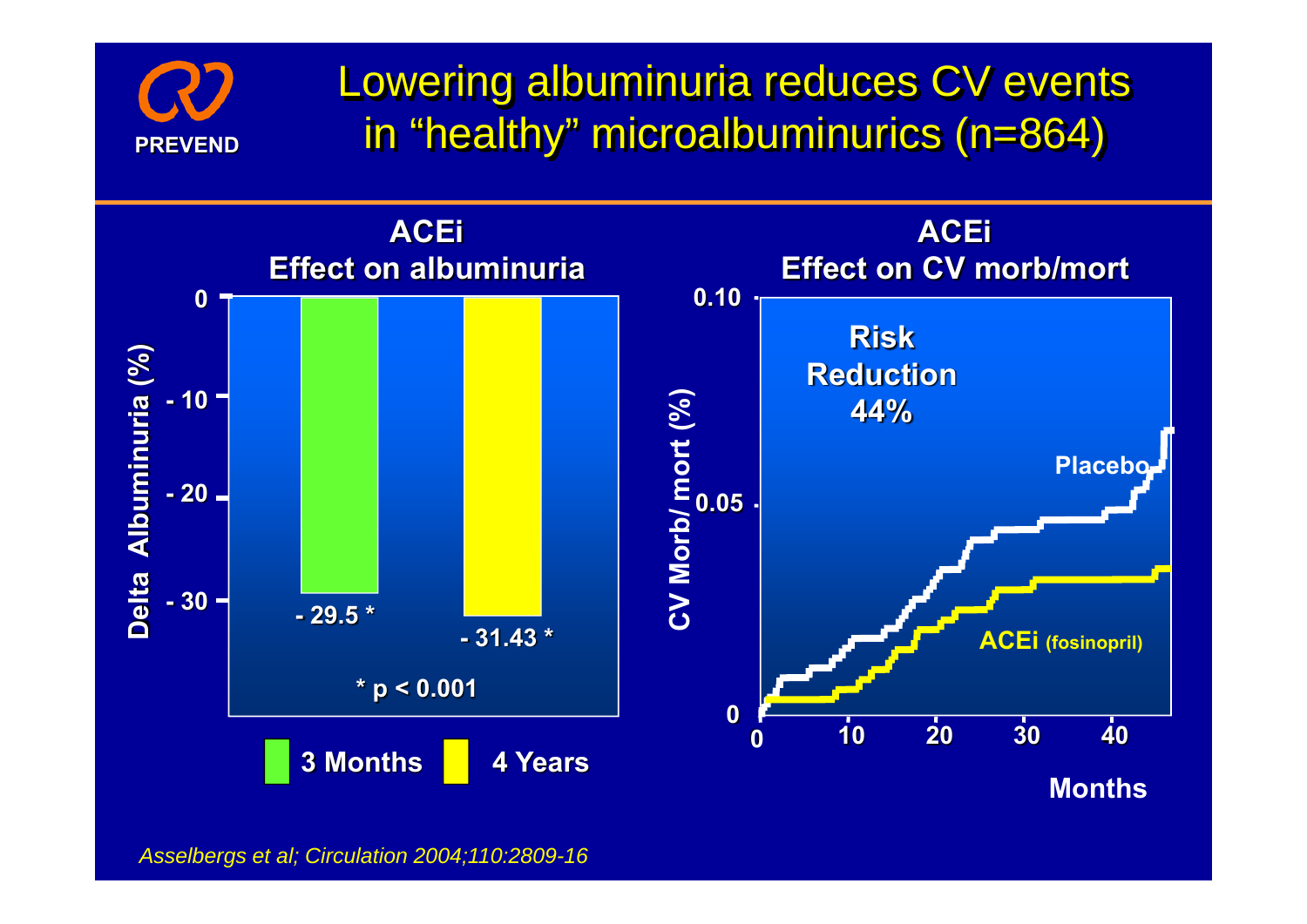# GFR slope calculation affords early intervention **PREVEND**



*Gansevoort et al. JASN 2009, 20: 465-8*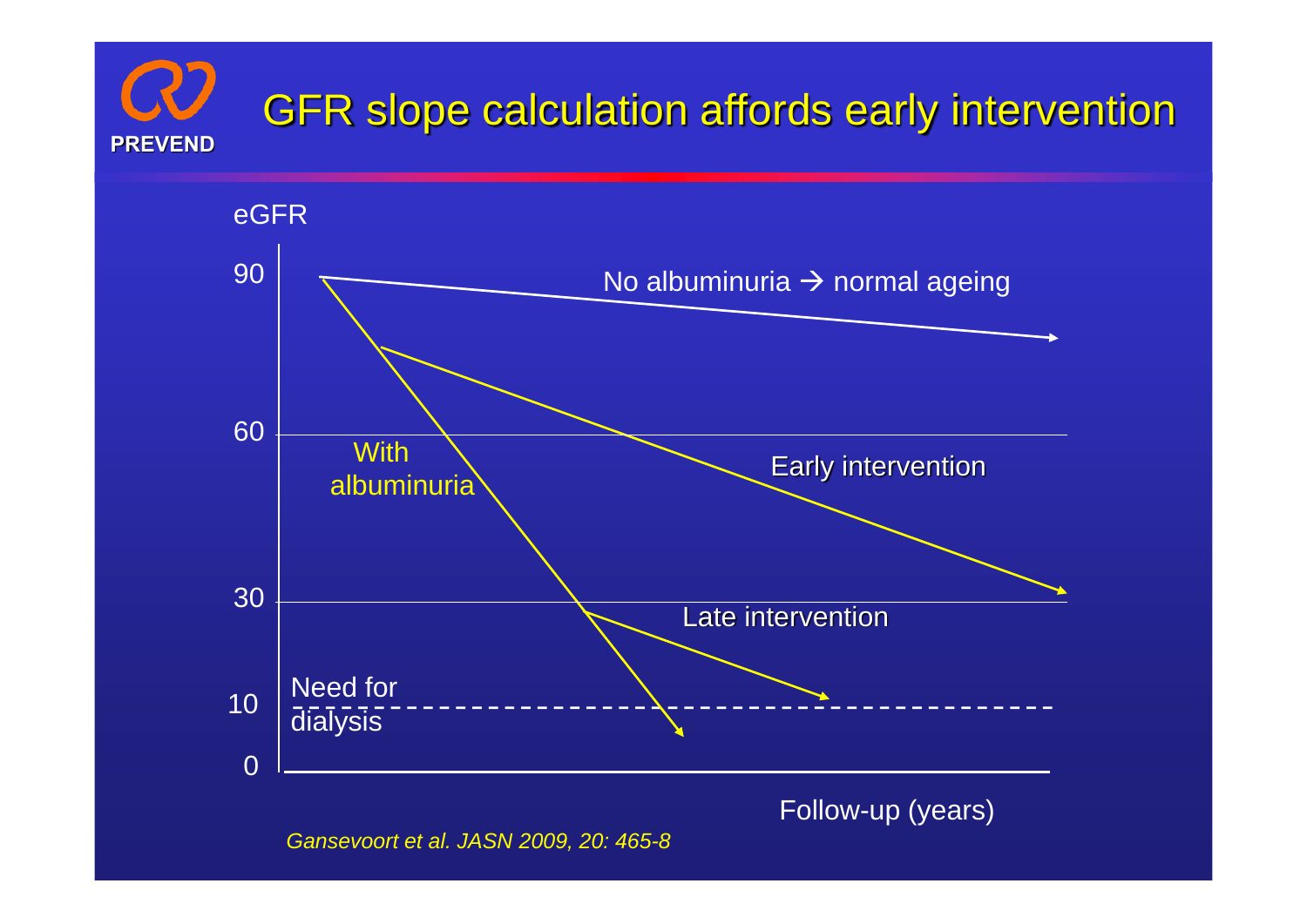### Cost-effectiveness plane

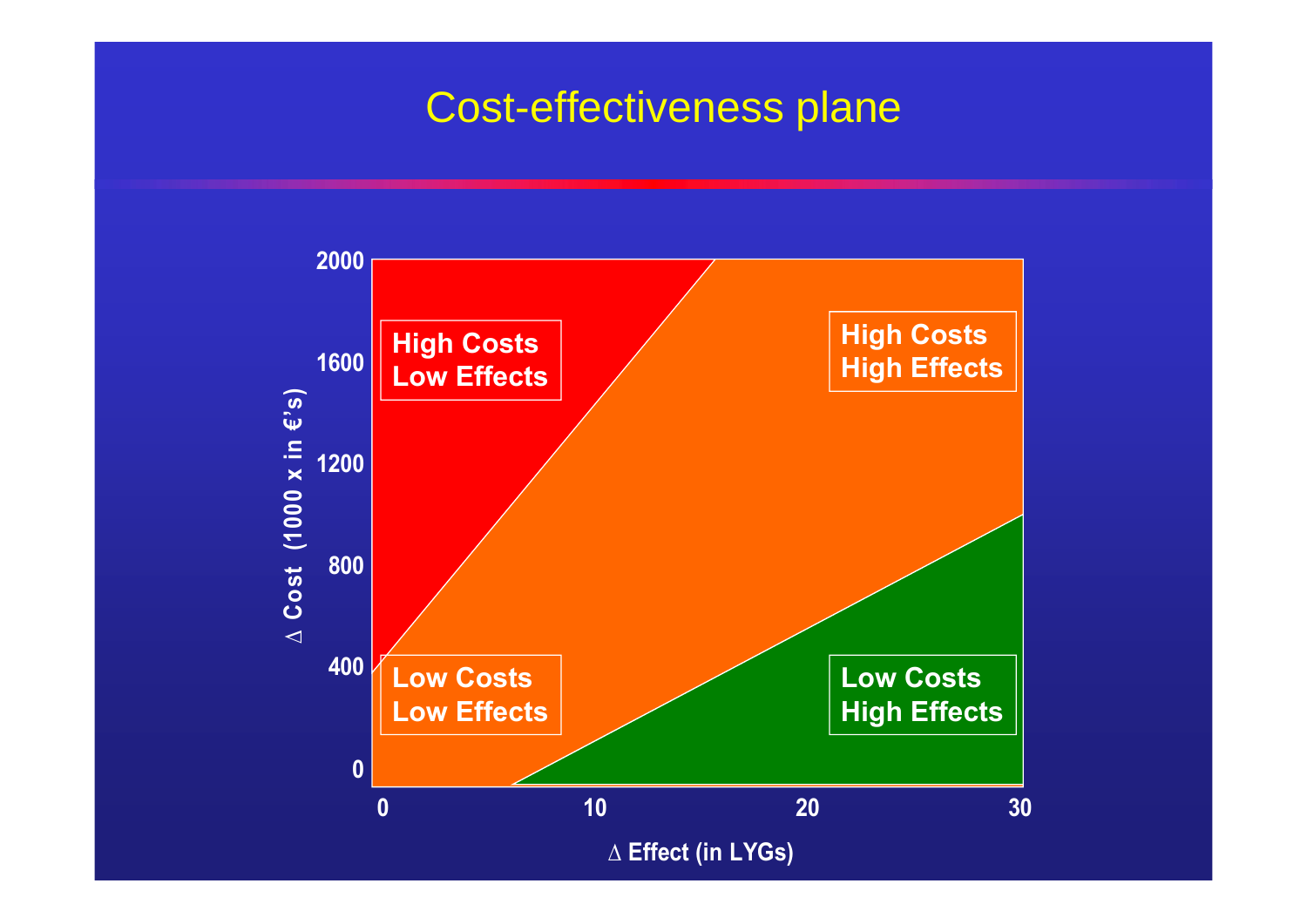

Cost vs effects:



*Boersma C et al. Clin Therapeutics 2010, in press*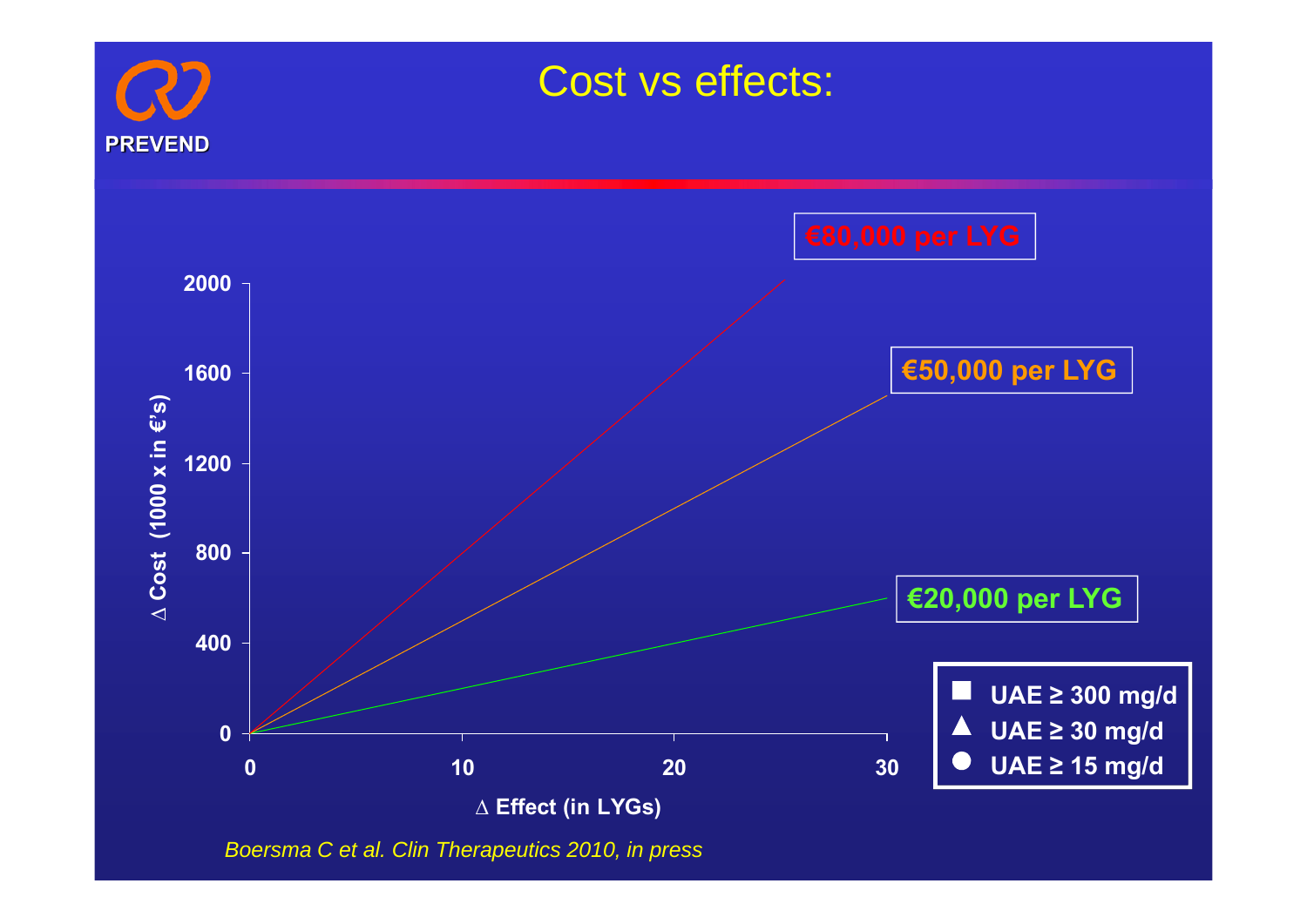



*Boersma C et al. Clin Therapeutics 2010, in press*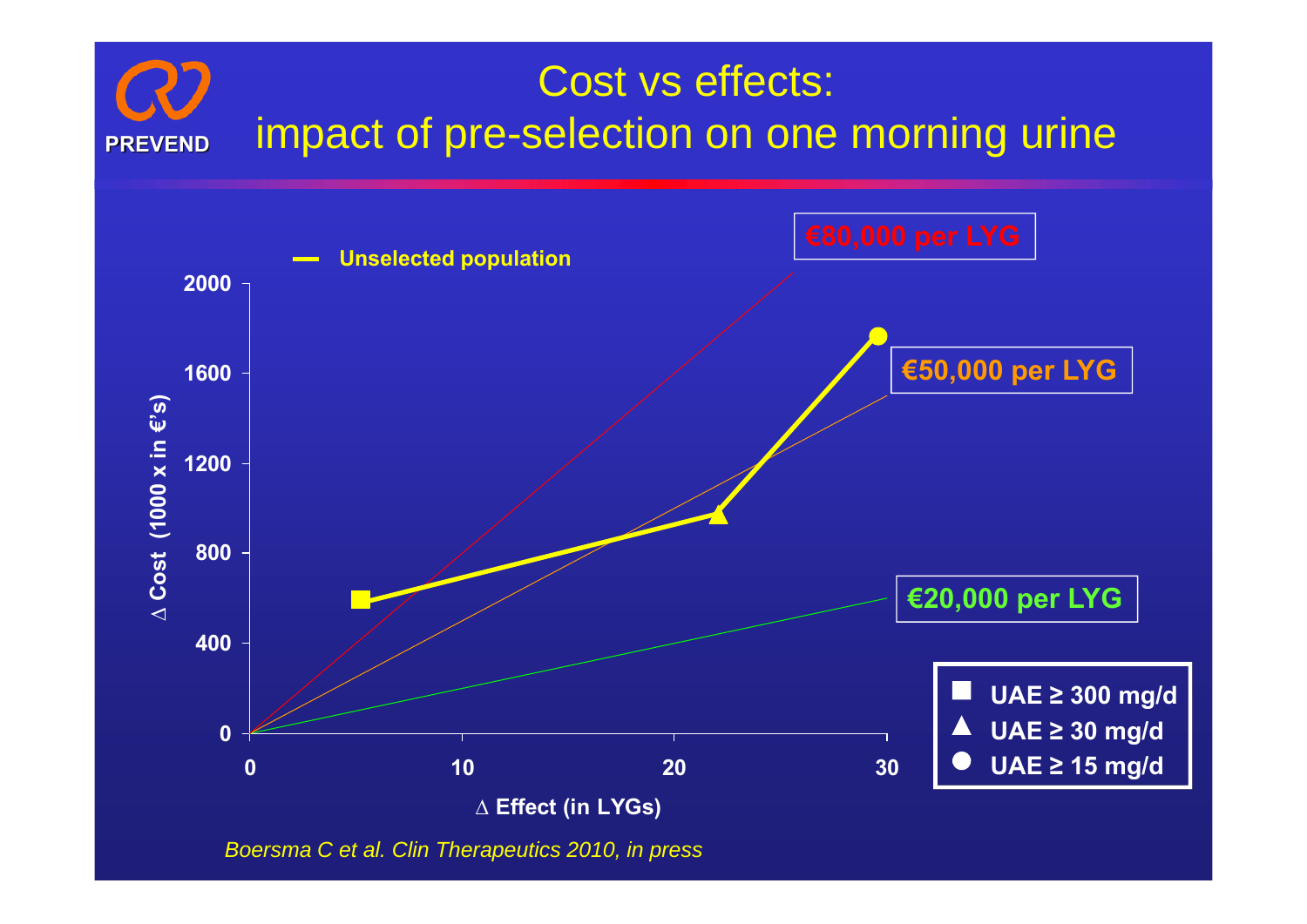#### Cost vs effects: **PREVEND**impact of pre-selection on one morning urine



*Boersma C et al. Clin Therapeutics 2010, in press*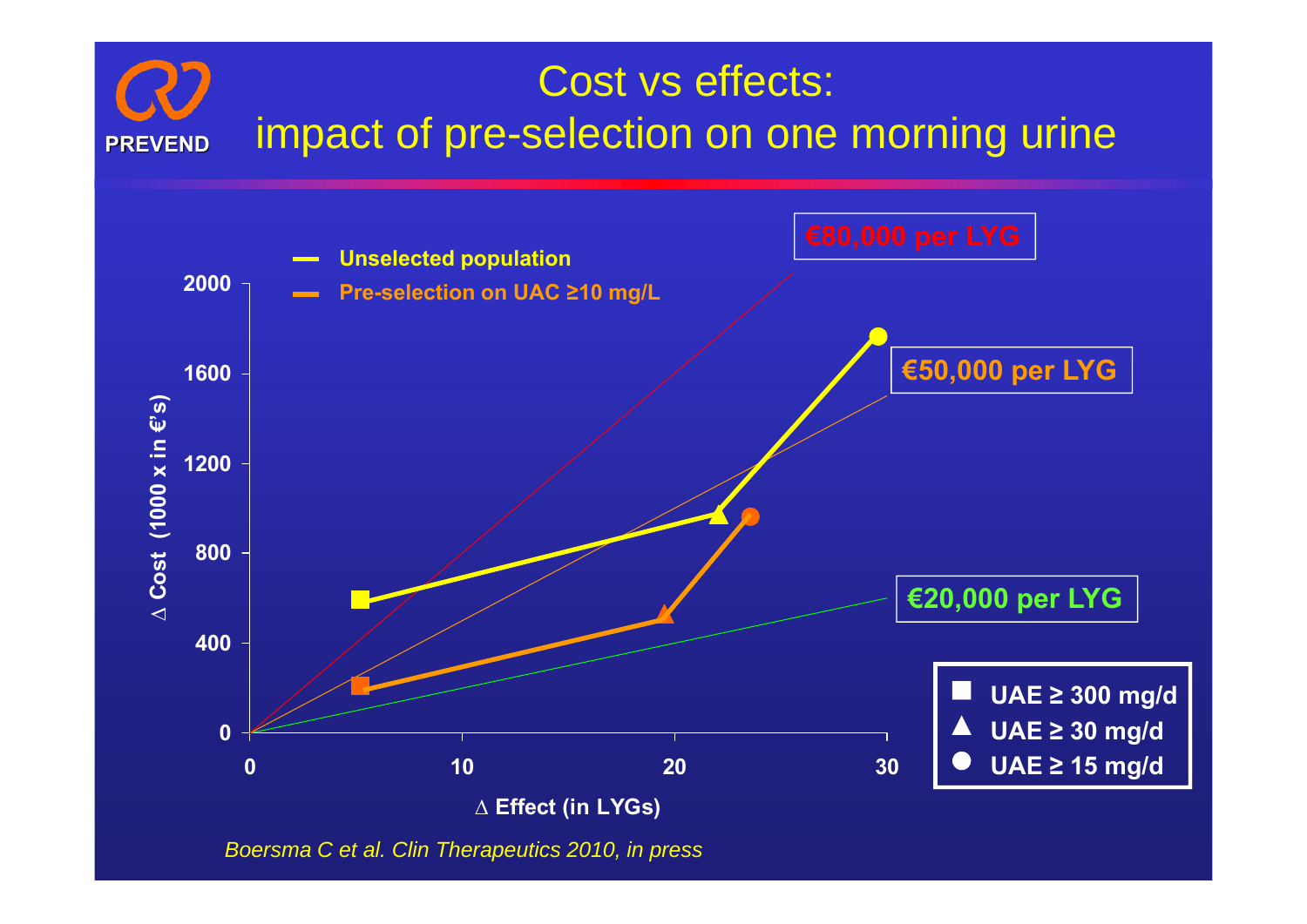

*Boersma C et al. Clin Therapeutics 2010, in press*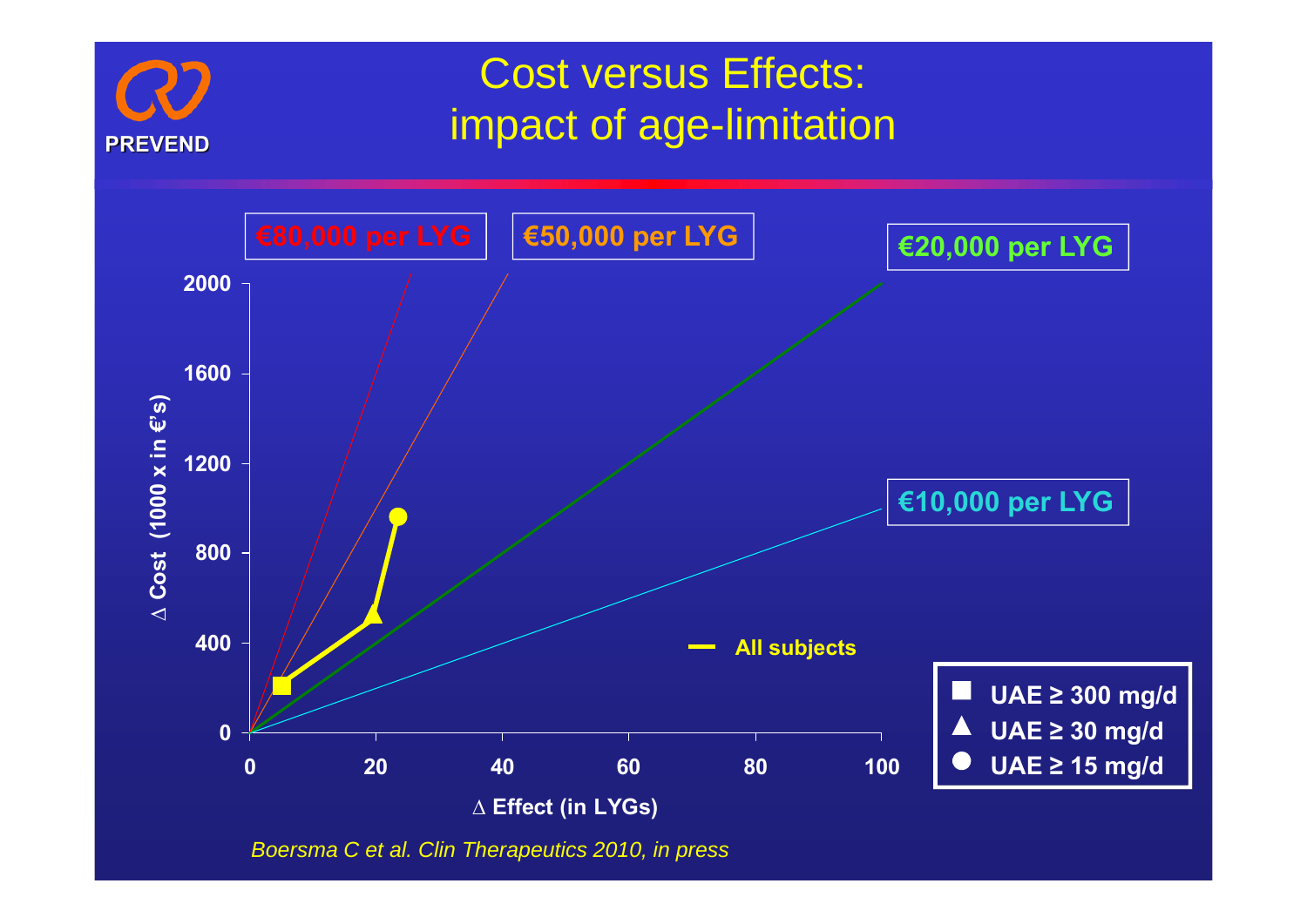

*Boersma C et al. Clin Therapeutics 2010, in press*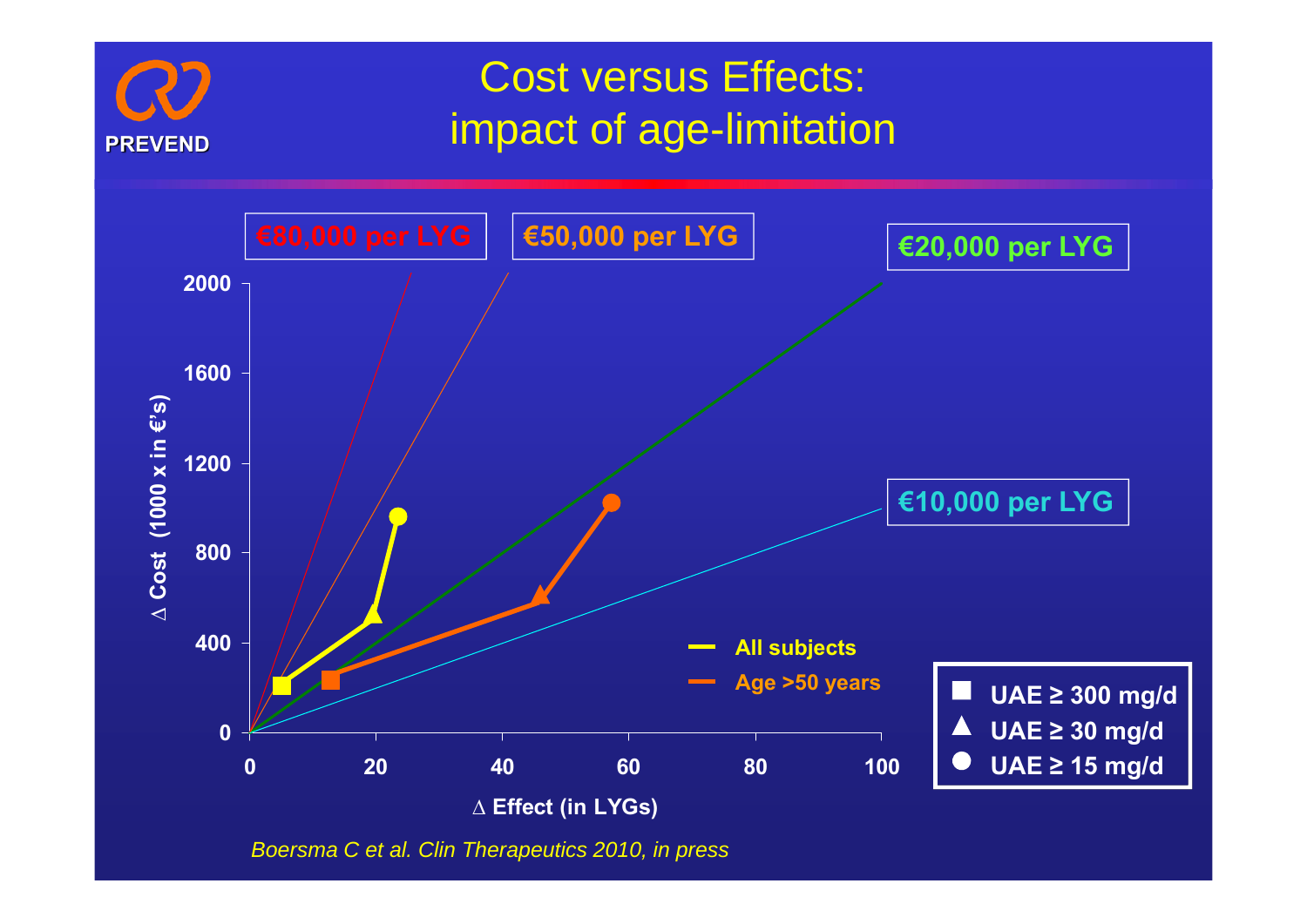#### **APPROACH-USA APPROACH-UKSCREENING**

| <b>Overall</b><br>population            |                                                                                         |
|-----------------------------------------|-----------------------------------------------------------------------------------------|
| <b>Target</b><br>population             | If known with DM, HT, CV-<br>history, or age>50 yr                                      |
| <b>Percentage</b><br><b>visiting GP</b> | 30-50%                                                                                  |
|                                         |                                                                                         |
| <b>Measurements</b>                     | History on renal and cardiovascular end organ damage                                    |
|                                         | Measure renal and cardiovascular risk factors                                           |
|                                         | Measure eGFR and albuminuria                                                            |
| <b>Action</b>                           | When suspicion of primary renal disease: additional investigations + specific treatment |
|                                         | In case of CKD without suspicion of primary renal disease: treat CV risk factors        |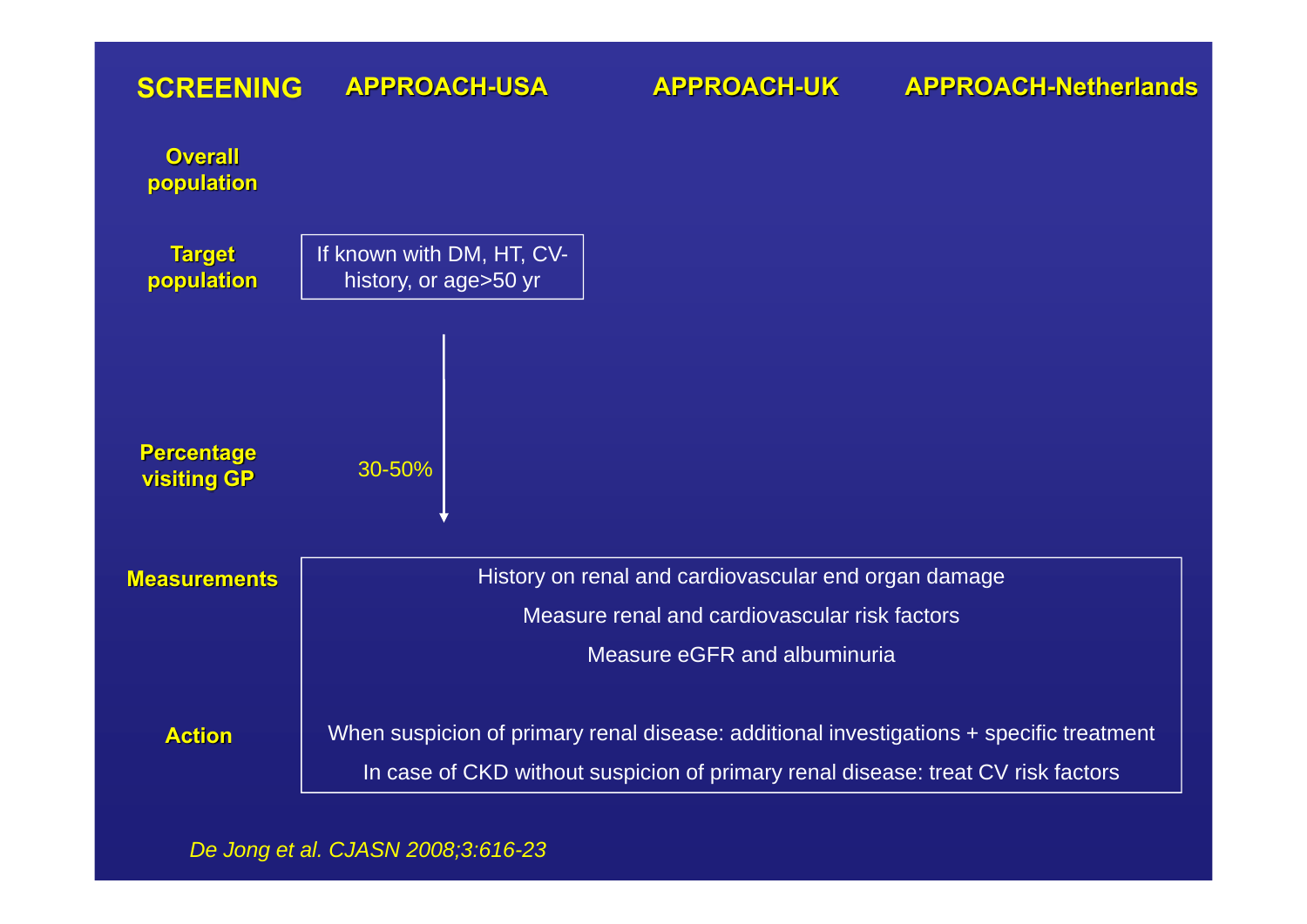#### **APPROACH-USA APPROACH-UKSCREENING**

| <b>Overall</b><br>population     |                                                    |                                                               |
|----------------------------------|----------------------------------------------------|---------------------------------------------------------------|
| <b>Target</b><br>population      | If known with DM, HT, CV-<br>history, or age>50 yr |                                                               |
| Percentage<br><b>visiting GP</b> | 30-50%                                             |                                                               |
| Disadvantage:                    |                                                    | - the patients diagnosed mostly are on treatment yet          |
| Advantage:                       |                                                    | - being aware of CKD requires more aggressive treatment goals |
|                                  |                                                    |                                                               |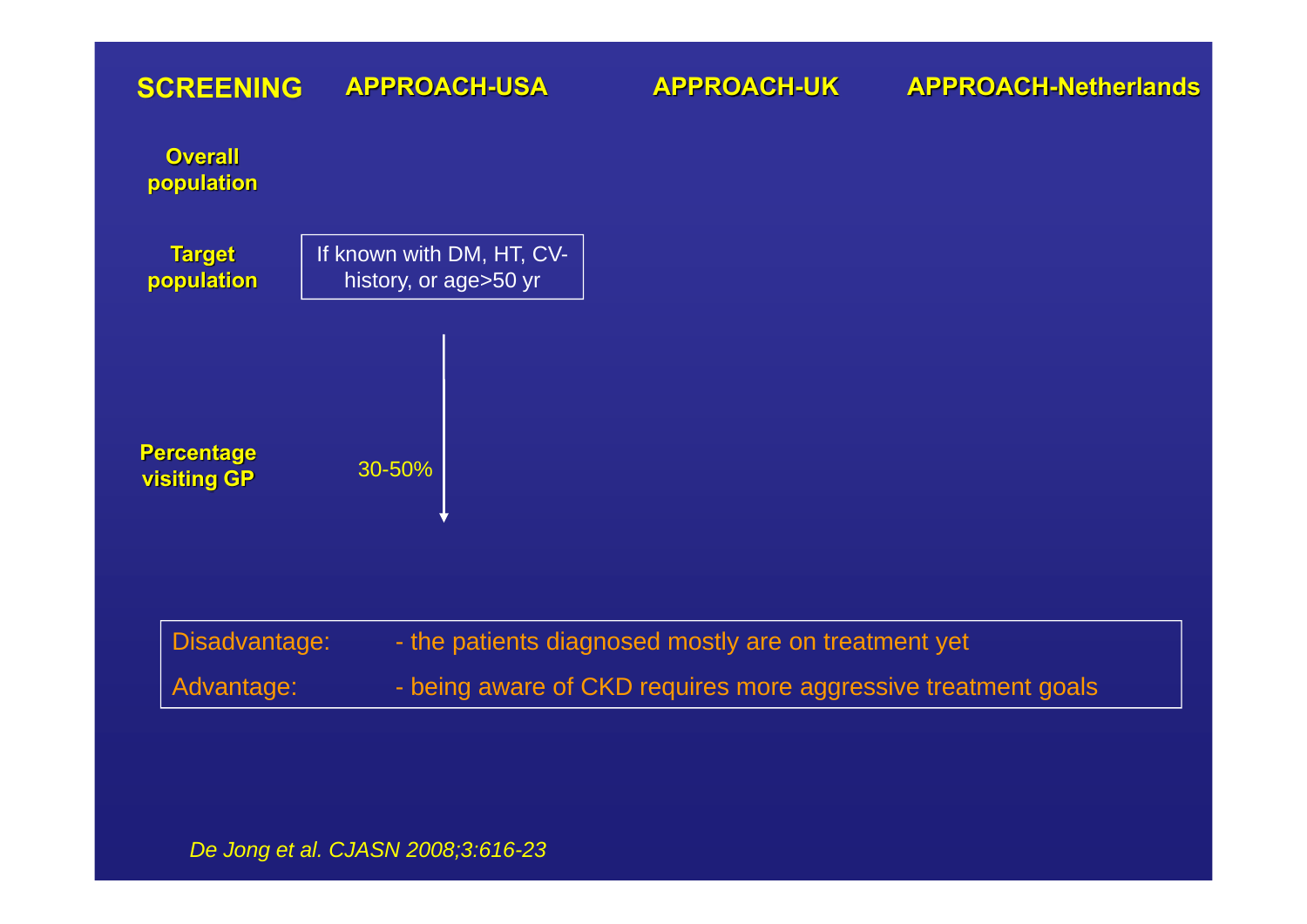#### **APPROACH-USASCREENING**

#### **APPROACH-UK**

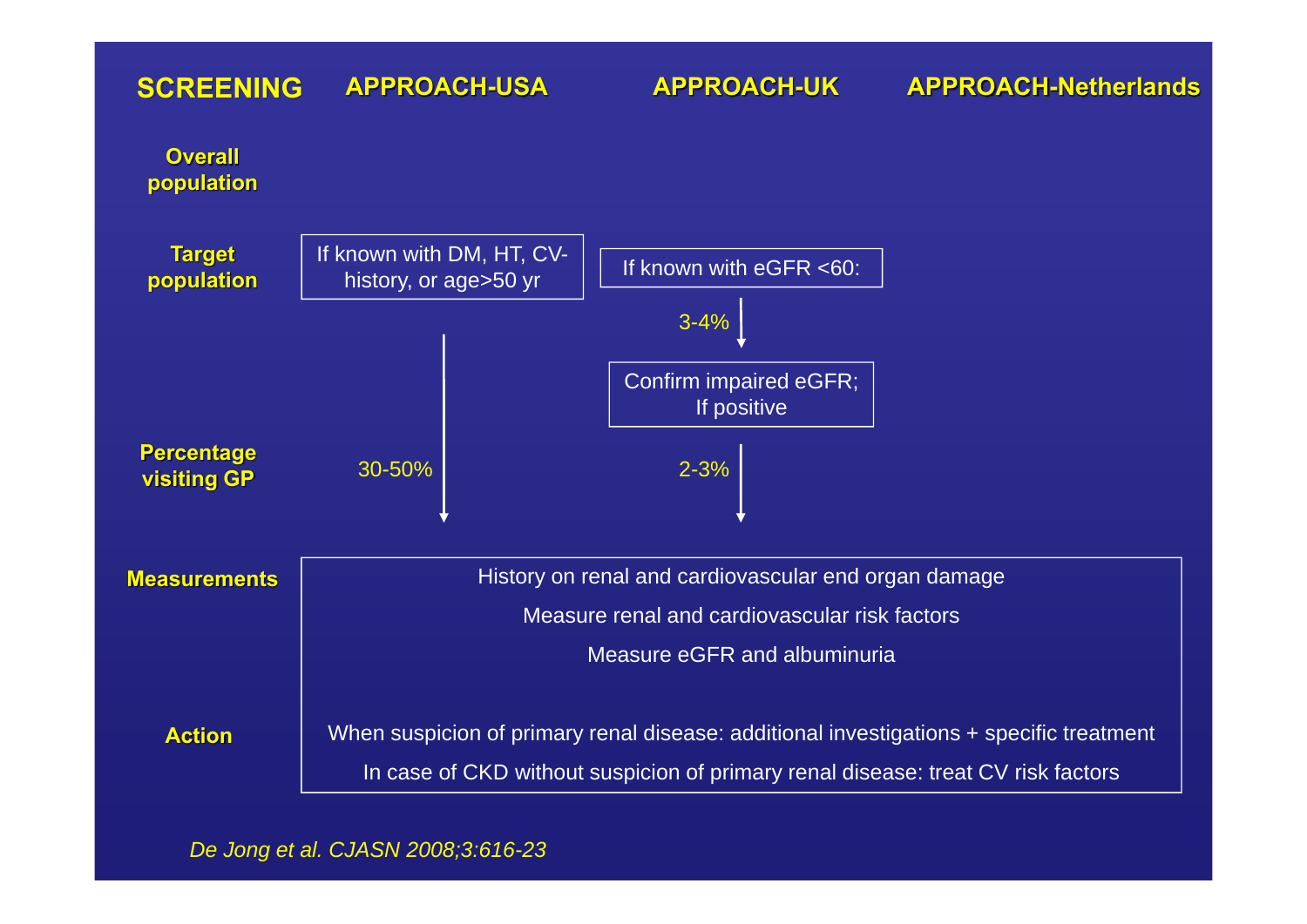#### **APPROACH-USASCREENING**

#### **APPROACH-UK**



| Disadvantage: | - there is just detection of stage 3 or more CKD                                                            |
|---------------|-------------------------------------------------------------------------------------------------------------|
|               | - focus might be incorrect as it detects only patients with a reason to<br>do serum creatinine measurements |
| Advantage:    | - it does not require prior selection                                                                       |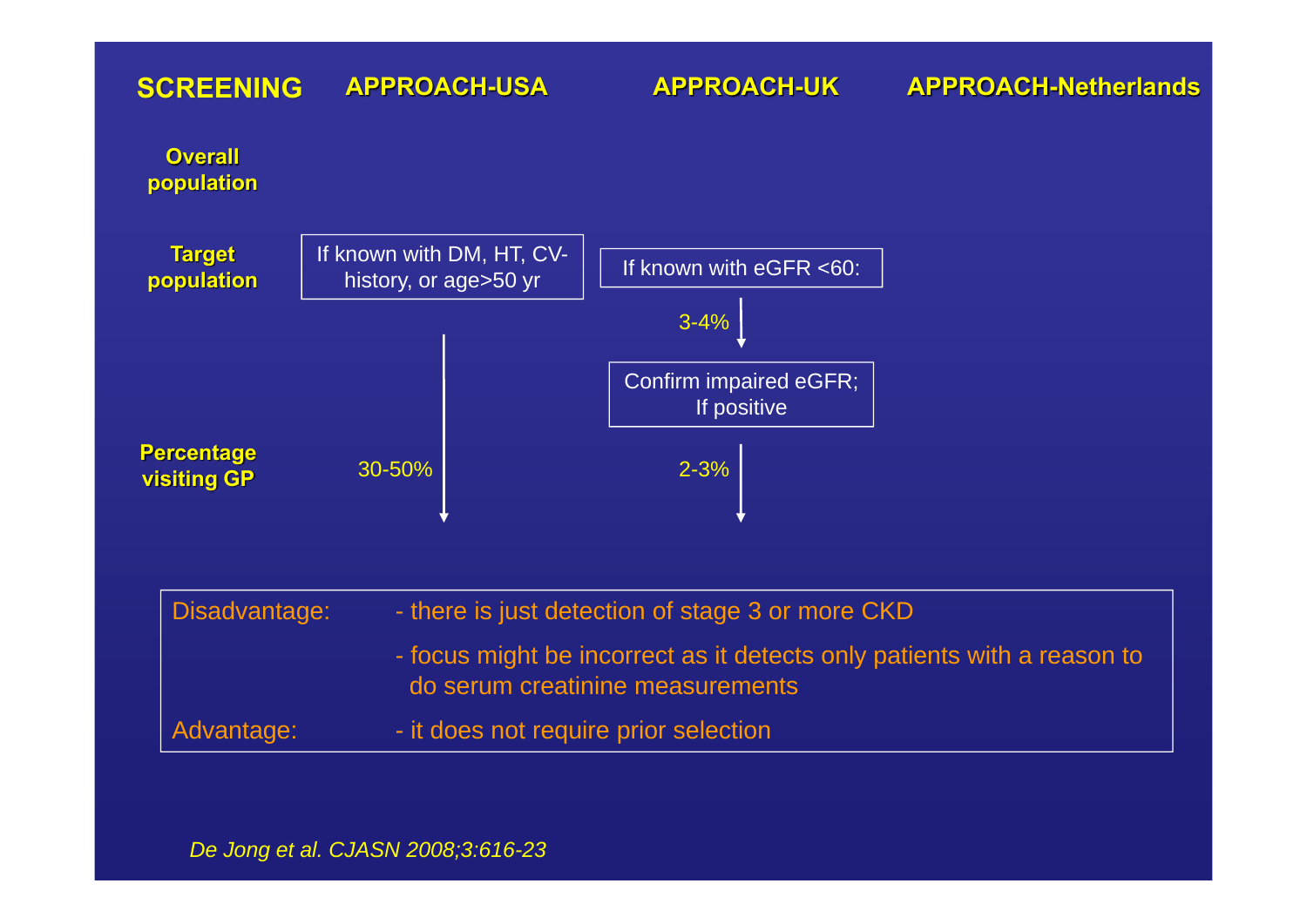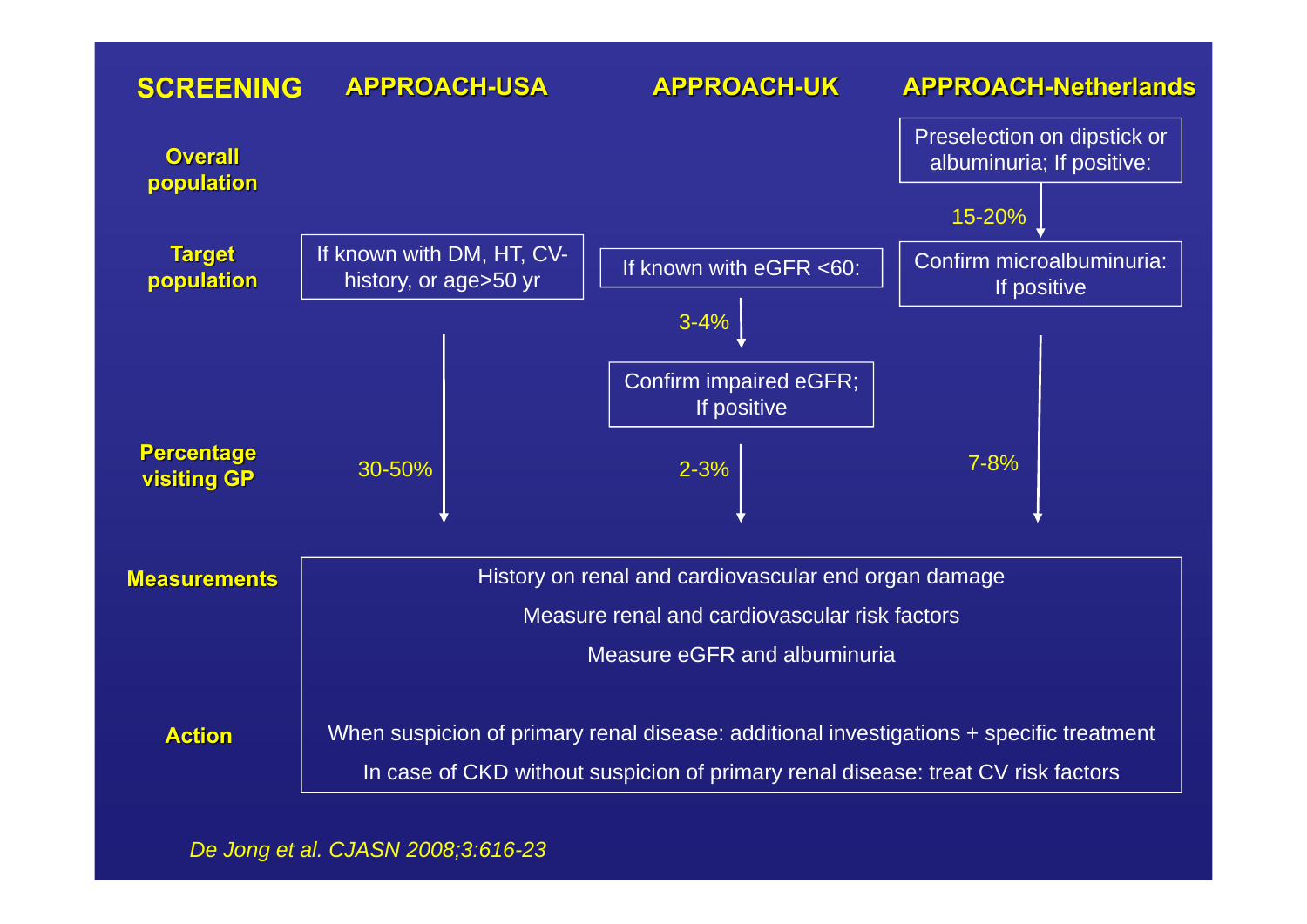# Dutch GP-nephrologist CKD cooperation

 $age < 65$  age  $> 65$ 

|                  | <b>Normo</b><br>albuminuria | <b>Micro</b><br>albuminuria | <b>Macro</b><br>albuminuria |                  | <b>Normo</b><br>albuminuria | <b>Micro</b><br>albuminuria | <b>Macro</b><br>albuminuria |
|------------------|-----------------------------|-----------------------------|-----------------------------|------------------|-----------------------------|-----------------------------|-----------------------------|
| GFR > 90         | 254                         | 15                          | $\mathbf{m}$                | GFR > 90         | 66                          | 10                          | $\sim$                      |
| <b>GFR 60-90</b> | 678                         | 27                          | $\overline{2}$              | <b>GFR 60-90</b> | 687                         | 72                          | 8                           |
| <b>GFR 45-60</b> | 20                          | $\overline{2}$              | 4                           | <b>GFR 45-60</b> | 119                         | 21                          | $6\phantom{1}6$             |
| <b>GFR 30-45</b> | $\blacksquare$              | $\sim$                      | $\mathbf{m}$                | <b>GFR 30-45</b> | $5\overline{5}$             | 3                           |                             |
| GFR < 30         | $\sim$                      | $\sim$                      | $\blacksquare$              | GFR < 30         | T.                          | $\blacksquare$              | $\mathbf{r}$                |

| <b>areen</b> | $=$ GP follows DM and CVD quideliness whenever appropriate     |
|--------------|----------------------------------------------------------------|
|              | yellow = $CKD$ quideliness followed by GP, unless $x^1$ ;      |
|              | $orange = constant$ = consultation between GP and nephrologist |
| red          | $=$ nephrologist                                               |

 $x^1$  = rapid eGFR decline, underlying kidney disease, or metabolic complications

figures in cells refer to the number of subjects per 1000 population